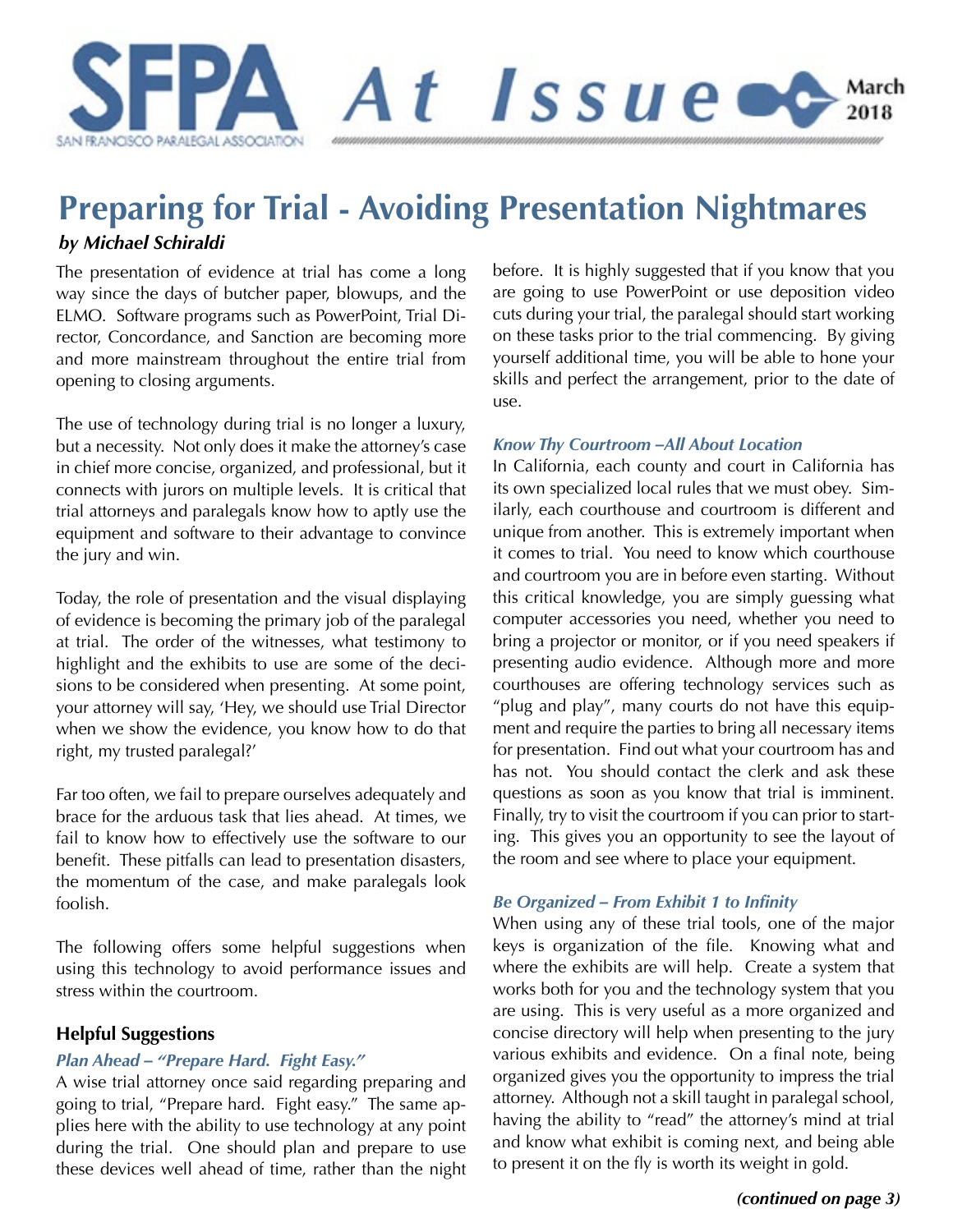At the end of 2017, the SFPA Board said goodbye to two longstanding members - Trinh Doan Johnson and Dede Devasta De'Toles-Dugan both stepped down after years of service. Trinh previously served as SFPA Treasurer. Dede was the editor of "At Issue". Both worked tirelessly in a number of capacities to assist the SFPA. At the same time, former SFPA President Ian Elkus offered his experience and advice to new board members.

Former Pro Bono Committee Chair Rolayn Tauben (Retired, Paralegal of the Year 2016) was in active attendance at our December Pro Bono meeting.

Former Board member Gloria Cheng provided the

SFPA with a much appreciated logistical solution. Former Board member/CAPA Representative Christopher Zavrel checked in last week – looking for a volunteer activity.

Many of our board members have served in multiple roles on behalf of the SFPA.

Many retired, working, and student members give of themselves to Pro Bono work.

As we enter our 46th year, the SFPA is fortunate to draw members with a commitment to service.

Thank you.

# **Preparing for Trial** (continued from page 1) page 3

## *Know What You Are Doing – Read the Instructions*

*Keep It Simple – No Points for Bells and Whistles* Less is more when it comes to certain attributes when presenting to a group. Yes – different colors, PowerPoint animations, sound effects and the like will get you an "A" in your computer class. Here, however, these are needless distractions. The most important consideration is that everybody can read the text easily. You want to make sure that each person in the courtroom from the juror to the public members in the back can read what appears on the screen. The size of the font must be considered as well. So, while red and green script 8-point font may be your favorite, it is probably best to use a classic black type and white background for your PowerPoint slides with a larger font. ucate ourselves to utilize the programs if we do not know how to use them. Even more so, we must not be overconfident and take for granted that we can ace any trial presentation software, as this technology requires precision and the correct foundation to operate it correctly. Read the instructions and view videos online to create a basic understanding. Then, begin practicing. Pretend you are in the courtroom. Use the different modes that will be used at trial to hone your presenting skills to perfection. The integration of technology in trial is another useful weapon in the trial attorney's arsenal. Our paralegal duty is to handle this assignment with the same gusto we handle any task: flawlessly. By planning, we can avoid unneeded stress and focus on the task of winning the case.

If you do not know how to use the computer software, then you do not have the appropriate skills nor the correct mindset to go into trial. As a paralegal, we must ed*Michael Schiraldi is a paralegal at The Brandi Law Firm, and current SFPA board member and CAPA Director. He resides in San Francisco.*

# **Preparing for Trial** *(continued from page 1) A Commitment to Service: Message from the President*

### *By Denise Bashline*

# **SFPA 2017 Scholarship Essay** *By Sarah Wilson*

*EDITOR'S NOTE: At the SFPA 45th Annual Meeting in October 2017, this selection won the Student Essay Scholarship. The theme of the essay was "Americans with Disabilities Act: How can the 14th Amendment be used to ensure equal protection for those disabilities?"*  differences as a wedge between that fellow student and everyone else.

In 1990, I started 7th grade at a new school in a new school district. I knew two other students: one was a few years older and a next-door neighbor, and the other was an unfriendly misfit from my neighborhood. Therefore, on my first day, where I would eat lunch and whom I would eat lunch with were my biggest concerns. More precisely, I feared being labeled as someone who did not belong. At lunchtime, I resolved to set my backpack down somewhere not too far and not too near the main social hub, and to appear as though I did not care and was not hungry. I do not remember if Odette found me or if I found Odette. We ended If a junior high boy paid you any kind of awkward attention, it meant he liked you. This boy did not like Odette. He had done this before, I now suspect, and did so again to illicit a response from Odette that would expose her particular vulnerability, her otherness, to everyone present. Odette's voice, deeper than I knew, yelled in protest far across the yard, and everyone turned. Odette's face and eyes turned red. She could not laugh it off, could not shrink in embarrassment, could not do anything but behave as though her world had been irreversibly upheaved. The boy watched Odette's involuntary spectacle with glee.

During lunch, a boy grabbed Odette's backpack, lifted it over his head, and threw it to the ground. I was surprised, but not shocked. I was familiar with that sort of behavior from boys.

up on the same bench together, on the fringe of the student body's social nucleus. Odette's stylish attire was impeccably assembled, with an attention to detail that I admired. Odette also seemed older and more sophisticated than the typical junior high student. We began to meet regularly for lunch as the first few school days unfolded. "Are you her friend?" someone asked me. I was brought back from the reverie in which I stood, watching Odette's exposure, and feeling the wrongness, the otherness, of Odette. My peripheral vision told me I had become one in a ring of spectators, most of them amused. Retarded, someone whispered. "No," I said.

One day, the differences between Odette and I, differences I dismissed, became too apparent for me to continue to ignore. Of course, I now know that differences among students in junior high do not stay unapparent for long, because in junior high, differences are what define you. However, at the time, I was unfamiliar with how a peer could use a fellow student's The lunch bell rang and everyone dispersed. Odette knelt and clutched her backpack, and would not meet my eyes. She appeared as though she would strike out if approached. I left, and Odette and I did not have lunch together again. That same year, in 1990, Congress passed the Americans with

۷

www.sfpa.com

## UPCOMING EVENTS – MARK YOUR CALENDARS

**SFPA Board Meeting** – March 7, 2018, 5:30 P.M. San Francisco Public Library, 100 Larkin Street, Mary Louise Strong Conference Room, 1st Floor.

**Legal Technology** – Case Notebook® Training by Thomson Reuters at CSUEB - March 13, 2018, CSUEB, Oakland Center, 1000 Broadway, Oakland, 8:15 AM-5:00 PM. 8 Hours of MCLE Credit. For more information, visit, *<https://www.sfpa.com/event-2840816>*

**Trust and Estates Practice Section** - Sandra Price's Recent Developments in Trusts and Estates (MCLE Seminar) Tuesday, March 20, 2018. 12 P.M. - 1 P.M. SFSU Downtown Campus. To register: *<https://www.sfpa.com/event-2768142>*

**SFPA Social** – March 21, 2018 in San Francisco, CA. Details to follow.

**SFPA Pro Bono Committee Meeting**. April 7, 2018 at 10:00 A.M. - 12:00 P.M. RSVP: *[communityserviceprobono@sfpa.com](mailto:communityserviceprobono%40sfpa.com?subject=)*

**Paralegal Day 2018** – Tools of the Trade, May 19, 2018, Bar Association of San Francisco, 301 Battery Street, 3rd floor, S.F. Details to follow.

**CCP Exam**, June 22, 2018, Atrium Hotel, 18700 Mac Arthur Blvd., Irvine. Details to Follow.

**CAPA 30th Education Conference**, June 23, 2018, Atrium Hotel, 18700 Mac Arthur Blvd., Irvine. Details to follow.

**SFPA 45th Annual Meeting**, October 19, 2018, Bar Association of San Francisco, 301 Battery Street, 3rd floor, S.F. Details to follow.



**Connect with the Association:** San Francisco Paralegal Association 1 Sansome Street, Ste. 3500 San Francisco, CA 94104-4448  $(415)$  946-8935 info@sfpa.com

At Issue is published on a quarterly basis. If you would like to contribute content for submission to our newsletter, please send your inquiry to info@sfpa.com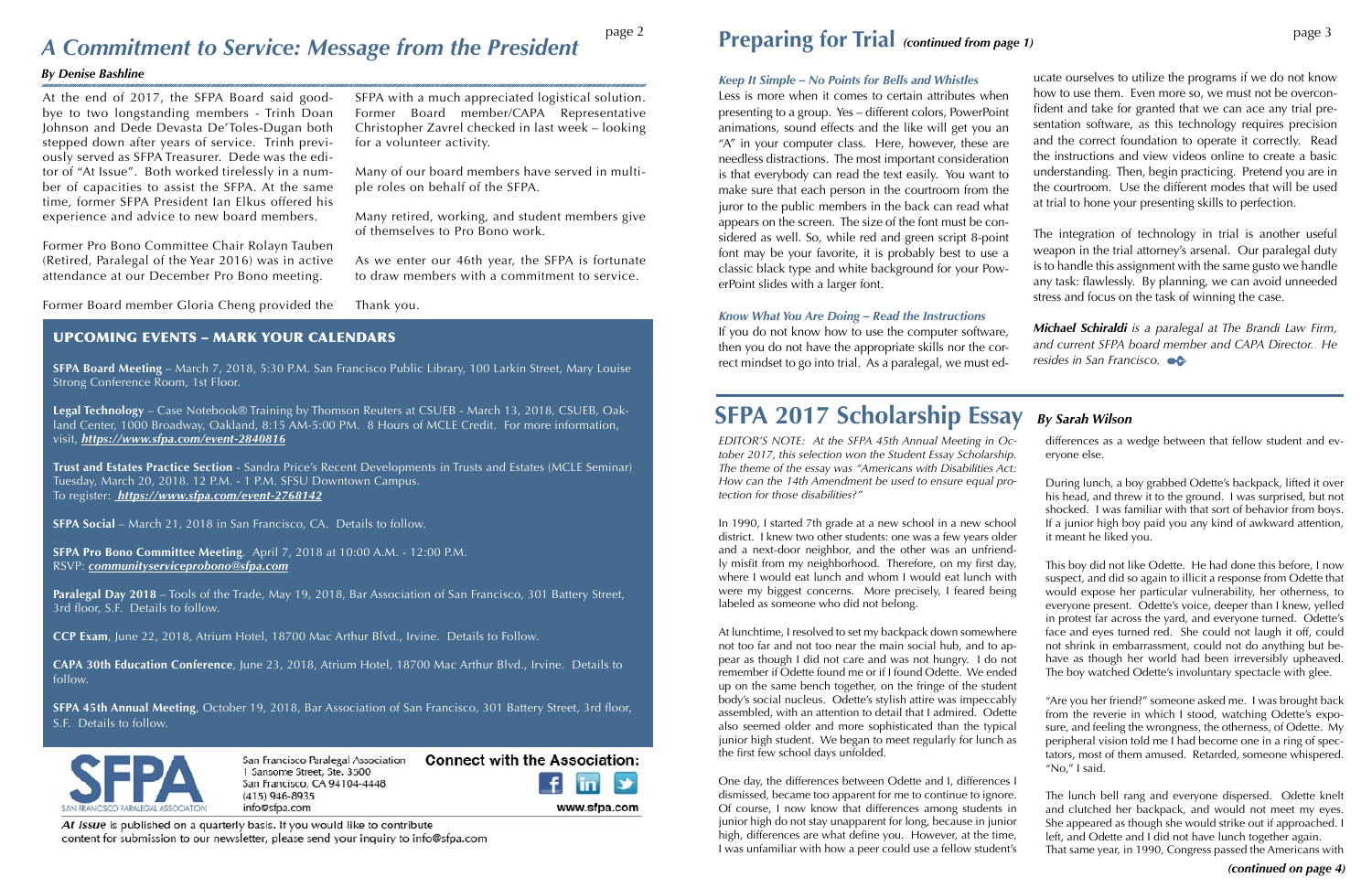## **SFPA Scholarship Essay** *(continued from page 3)* page 4 page 5

Disabilities Act (ADA), a comprehensive civil rights law meant to address the needs of people with disabilities. The ADA prohibits discrimination in employment, government programs and services, and access to privately owned places of public accommodation. Disability advocacy continued since then but, from what I observe, culminated with the ADA. What followed the ADA's passage was not a constitutional-law strategy, but one of legislative reform and litigation enforcing statutory rights. The Fair Housing Act covers discrimination in housing (42 U.S.C. Sections 3601- 3631 (2006)). The Individuals with Disabilities in Education Act provides a right to education for school-aged children with disabilities (20 U.S.C. Sections 1400-1482 (2012)).

Why the piecemeal approach? Why not push for comprehensive equal protection under the 14th Amendment? I believe disability-rights advocates adopted the statutory approach by necessity, due to a decision made by the Supreme Court in 1985.

In City of Cleburne v. Cleburne Living Center, Inc. 473 U.S. 432 (1985), a company that sought to open a group home for people with mental retardation challenged a city zoning ordinance that excluded group homes for people with mental retardation. Justifications offered by the City for the law included the negative attitudes of potential neighbors, the home's nearness to a school, the size of the home, and the potential number of occupants. The Supreme Court held that mental retardation was a "quasi-suspect" classification and that the ordinance violated the Equal Protection Clause because it did not further an important governmental purpose. However, though "quasi-suspect" classification typically warrants intermediate scrutiny, the Court expressed concern for the coherency of future law making if it elevated the scrutiny of people with mental retardation above rational basis scrutiny. This premise set a trend that persists to this day, that people with disabilities are not entitled to heightened scrutiny, which results in a lower bar for states to clear in justifying discriminatory policies. It is a refusal to acknowledge the role of stigma and prejudice against people with disabilities, and assumes that disability classifications are based on benevolent attitudes instead of being reflective of a pervasive attitude that to be uncommon, is to be inferior.

So, what can be done to ensure equal protection for those with disabilities by way of the 14th Amendment? American Bar Association President Linda Klein, in her op-ed article, "14th Amendment should be used to ensure protection for those with disabilities," (ABA Journal, June 27, 2017), asserts that, "If stronger legislation, such as the New York City Human Rights Law, is not passed more broadly in America, then judicial action is needed to ensure those with disabilities can function as equal, productive members of society." The New York City Human Rights Law recognizes disability as a protected class, and therefore, offers broader protections. Klein's citation of Cleburne in her article leads me to believe that beneficial judicial action, in this context, would

manifest as elevated scrutiny in cases that involve the state classification, and treatment, of people with disabilities. Further, until courts recognize people with disabilities as a group historically harmed by discriminatory doctrines, the ultimate protection found in the 14th Amendment of the U.S. Constitution will remain out of bounds.

> When not at the job, he enjoys day trips throughout scenic Northern California or traveling to the Pacific Northwest. Vincent resides in Suisun City.

Michael E. Waterstone, J. Howard Ziemann Fellow and Professor of Law, Associate Dean of Research and Academic Centers, Loyola Law School Los Angeles, would agree, I believe, with Klein's state-level approach to national progressive change. In Disability Constitutional Law (Emory Law Journal Vol. 63:527-580), Waterstone offers nuanced paths forward for disability rights advocates, including an approach through state and local government. "Even given the restrictive interpretations of Cleburne at the state and federal levels, there is as of yet unfulfilled potential to use movement capital on state constitutional politics. While advocates are uniquely situated by having a formidable federal civil rights statute [the ADA], they should not neglect the potential of state constitutional litigation to help (over time) create a more progressive vision of disability constitutional rights." (Emory Law Journal Vol. 63:561.)

> We, the American majority, have a choice regarding which path to take in our treatment of those with disabilities. Will we embrace the uncommon friends among us and work to enhance the protections for people with disabilities? Will we deny that the need exists, or maintain the status quo? According to a study published in 2015 by the Centers for Disease Control, one in five Americans, or 53 million U.S. adults, lives with a disability. These numbers indicate a high likelihood that everyone will be affected by a disability in their lifetime, if not directly, then indirectly, like me. And like me, you will be faced with the choice of the best path, and challenged to take not the first, but the continued, steps forward.

In my own unlearned opinion, one way activists for the rights of women and racial minorities achieved protection under the 14th Amendment was by emphasizing not their differences, or special needs, but the similarities between their lives and the lives of America's majority. Again, in my limited view, it was America's realization that the plight of the marginalized was universal, and not unique, that prompted social, judicial, and legislative change on behalf of women and racial minorities. Until advocates push typical Americans to realize that people with disabilities are more similar to, than different from, us, it is my opinion that people with disabilities will remain less-than-equal citizens.

The plight of someone with a disability became personal not long ago, when a close friend was diagnosed with Type II Bipolar disorder. This friend and I have known each other for over 10 years. In that span, I regarded my friend's odd and oftentimes off-putting behavior as quirks of an otherwise compelling personality. I never suspected that these quirks were symptoms of a mental disease. Also, mental illness happened to people in their twenties, not in their thirties, like us. I thought, does this mean that everyone who is increasingly moody, cynical, and impulsive, who exhibits addictive behavior and becomes estranged from their family, does so because they suffer from a mental illness? I began to see the last 10 years with my friend, and especially the last few years, in a new light.

> We will continue to provide updates as this story progresses.

As a new paralegal student at Cal State East Bay, my friend's diagnosis also piqued my legal concern. Should my friend disclose the diagnosis to his/her employer? What about disclosure to a prospective employer? What protections, if any, did the law provide my friend? Was Type II Bipolar disorder a disability covered by the ADA? As my friend dedicated

## *SFPA's Featured Paralegal*



**Vincent Yasay** is a litigation paralegal at Lepera + Associates, PC, and is currently the Vice President of SFPA. Lepera + Associates, PC is a San Francisco-based law firm specializing in employment, real estate, business, and personal injury matters.

Vincent was born in Honolulu, HI. He grew up in Northern California. He obtained his undergraduate degree from Sacramento State and received his Certificate in Paralegal Studies at Cal State East Bay.

Before pivoting to his paralegal career, he was an aspiring freelance photographer and front-end web developer. What he enjoys the most about being a paralegal is the considerable latitude that he has in shaping his career. The relative ease of entry into the profession, the high demand for skilled paralegals, and the breadth of exposure to different practice areas provided for a lucrative opportunity for experiential learning. In turn, Vincent discovered that he enjoys working in litigation.

him/herself to recovery, with talk-therapy and medication, I resolved to gather as much accurate information as possible in order to help my friend navigate the tricky path ahead.

The National Alliance on Mental Illness (NAMI) offers advice to someone newly diagnosed with a mental illness, regarding whom to tell among friends and family. "…[G]enerally, the consequences of being open about mental illness take one of three paths: the person is genuinely comfortable with your disclosure and things stay the same, the person is very uncomfortable and ends the relationship, [or] the person says he or she is fine with it, and then does a fast or slow fade from your life." One of these paths is the likely future of my relationship with my long-time friend. In honesty, the prospect of the path that I would like to take, the path of continued closeness, feels intimidating. Due to the diagnosis, it is now certain that my friend regards the world from an uncommon place, and likely faces the resulting challenges for the rest of his/her life.

My ongoing paralegal education provides another perspective. Overall, it is an education in possibilities, a lesson that the law is not static, and that a passion for fairness is an American tradition. I feel empowered as I face the intimidation of stigma and the question of whether to acknowledge and nurture my connection with my friend. As a paralegal, I can play a part in gaining fair treatment for people like my friend. It is knowledge and power that I would not otherwise hold.

Odette is missing from my 8th grade yearbook, leading me to believe that she left my junior high during or after 7th grade. One of the last images-in-mind that I have of Odette is of her kneeling on the schoolyard, singled-out, ridiculed, angry, clutching her belongings, and likely regarding her peers from a position on the autism spectrum. I wonder where she is today.

*Ms. Wilson works for a small retail-development firm in Oakland, CA. The firm specializes in turning complex sites, like former military bases, into community-centric destinations. Ms. Wilson is a paralegal student at Cal State East Bay and intends to graduate in the summer of 2018. Ms. Wilson's interests include Oakland's storied history and, as a grateful student-member of the SFPA, writing about the paralegal experience. You can reach her at paralegal2bswilson@gmail.com*

## **Skyline College Prepped for ABA Program Certification** *By Albert Chen and Michael Schiraldi*

Exciting news from Skyline College in San Bruno! Recently, on February 19-21, 2018, the American Bar Association performed a site inspection for approval of their Paralegal Program for ABA Certification. The Skyline Paralegal Program has been strong with churning out able paralegals. ABA approval could provide students with additional strengths in the competitive legal job market.

This is a long time come fruition for Skyline. Originally, they applied for approval in October 2016. In July 2017, the ABA completed its initial review of the Skyline program. They determined that Skyline had met the requisite requirements, and scheduled an onsite meeting. Skyline was greatly looking forward to highlighting their students, instructors, and overall community in proving that Skyline is worthy of ABA certification.